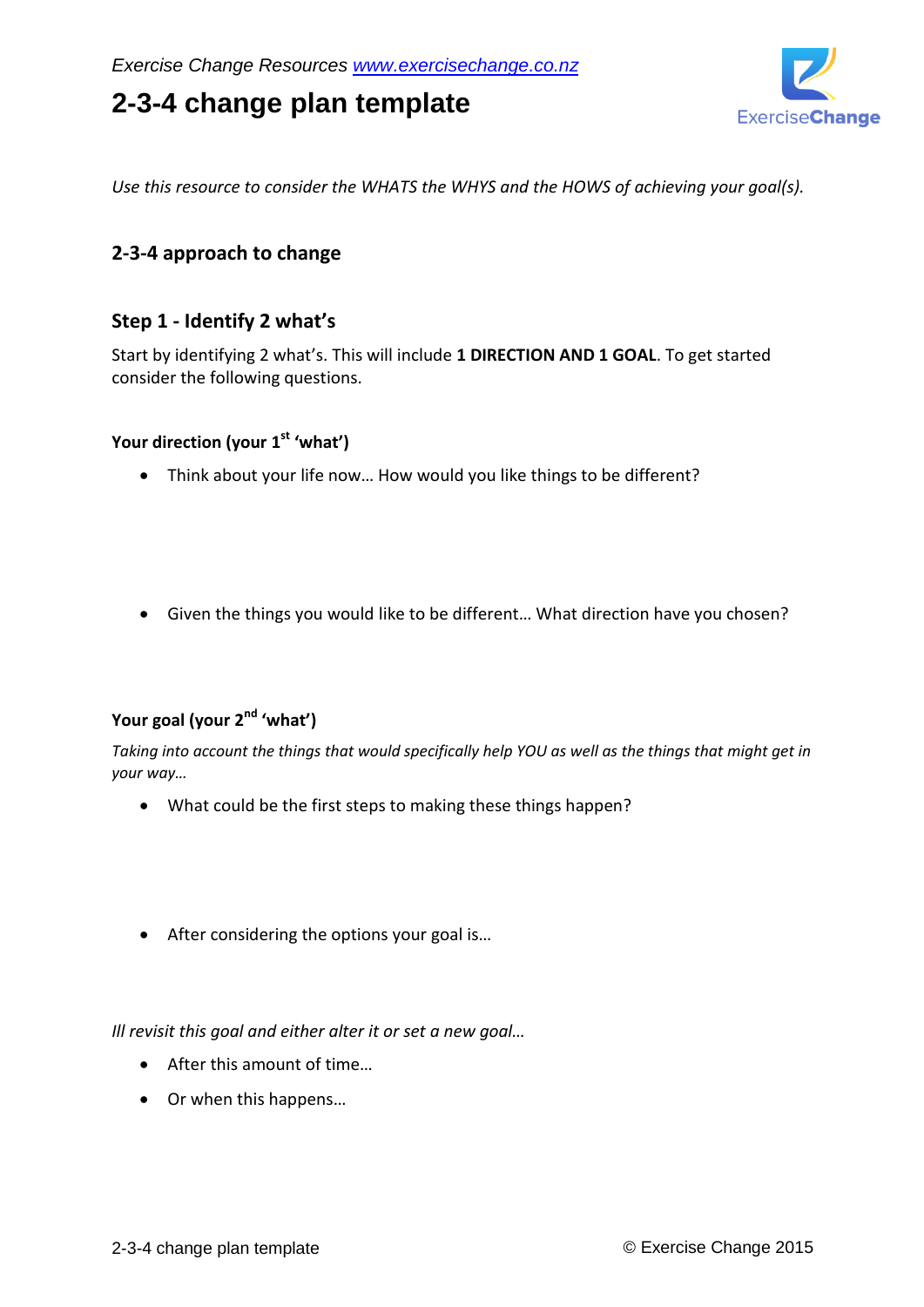# **Step 2 - Identify 3 why's**

Identify 3 why's. These are your reasons for wanting to follow your direction and achieve your goal.

What are some broad reasons that will drive you towards your direction or goal?

*Considering the reasons you listed above…*

- What are the top 3 broad reasons that will drive you towards your direction or goal?
- 1.
- 
- 2.
- 3.
- What are 5 additional benefits that could or would arise as a direct result of achieving each reason?

#### **Reason 1: 5 benefits could include…**

- 1.
- 2.
- 3.
- 4.
- 
- 5.

#### **Reason 2: 5 benefits could include…**

1. 2. 3. 4.

5.

### **Reason 3: 5 benefits could include…**

1. 2. 3. 4.

5.

*Review these reasons regularly especially when you're struggling with motivation.*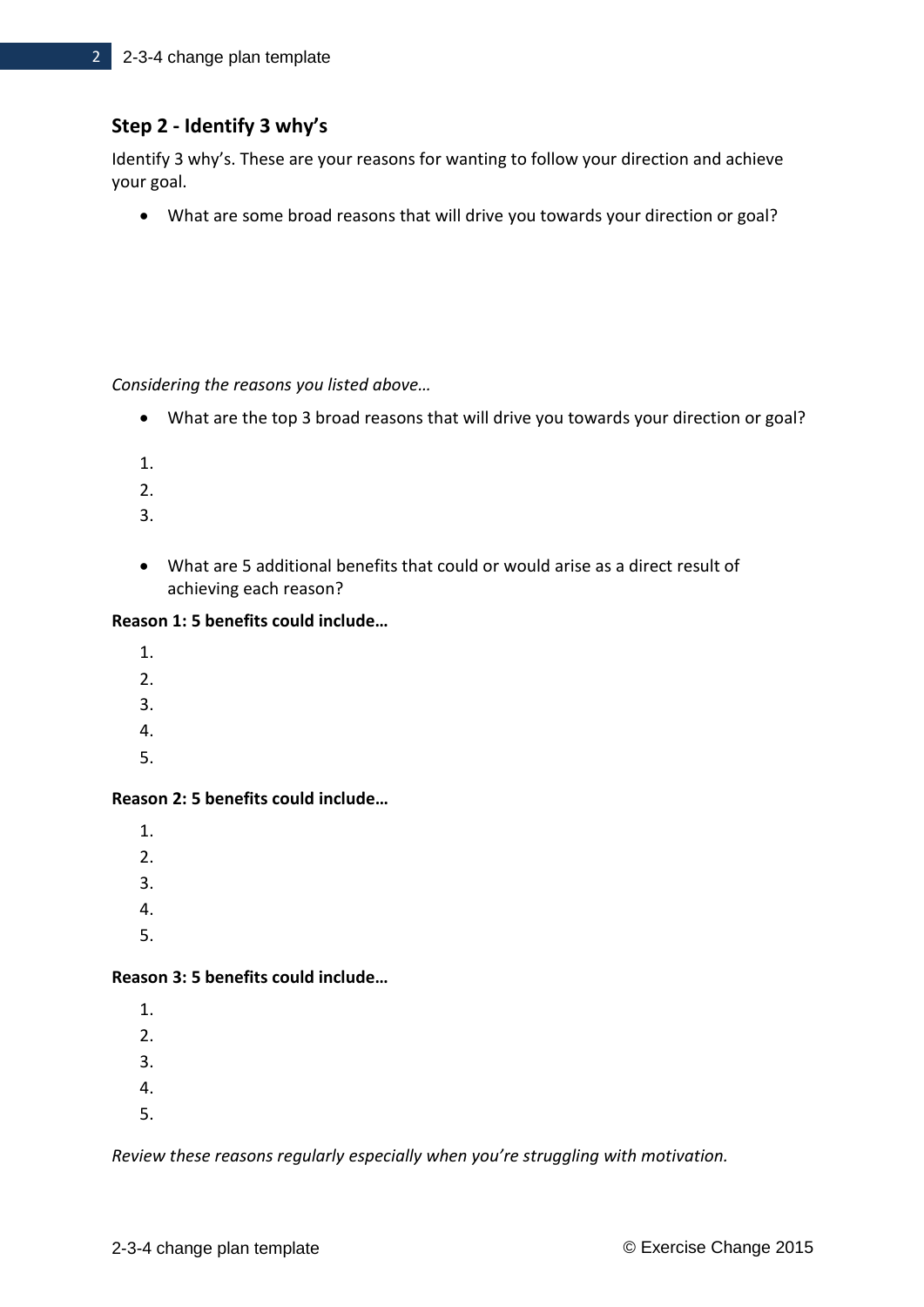## **Step 3 - Identify 4 how's**

Identify 4 how's. How you will go about achieving your goal.

Remember to include varied ideas even if they seem a little farfetched or out of your comfort zone.

What are 10 to 20 actions you could take to achieve your goal?

Review your list then circle those actions that would be realistic for you to follow through with at this time? Remember to take into account any barriers that may impact on your choice of actions.

Once you've reviewed your list and identified the realistic options decide on which 4 actions would be the best for you to take now.

#### **The 4 actions you're going to take are…**